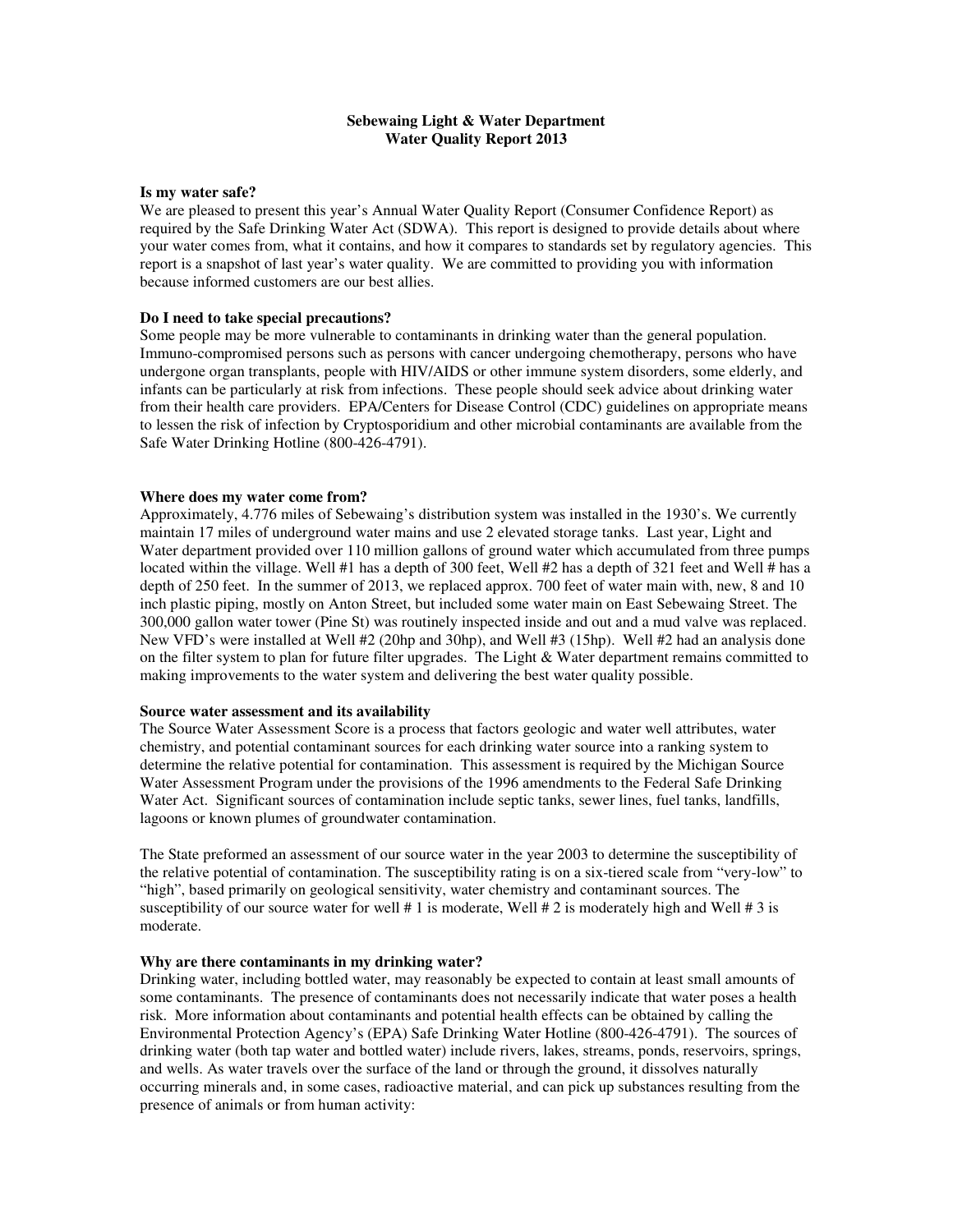- **Microbial contaminants,** such as viruses and bacteria that may come from sewage treatment plants, septic systems, agricultural livestock operations, and wildlife.
- **Inorganic contaminants,** such as salts and metals, which can be naturally occurring or result from urban storm water runoff, industrial or domestic wastewater discharges, oil and gas production, mining, or farming.
- **Pesticides and Herbicides,** which may come from a variety of sources such as agriculture, urban storm water runoff, and residential uses.
- **Organic chemical contaminants,** including synthetic and volatile organic chemicals, which are byproducts of industrial processes and petroleum production, and can, also, come from gas stations, urban storm water runoff and septic systems.
- **Radioactive contaminants,** which can be naturally occurring or be the result of oil and gas production and mining activities.

In order to ensure that tap water is safe to drink EPA prescribes regulations that limit the amount of certain contaminants in water provided by public water systems. Food and Drug Administration (FDA) regulations establish limits for contaminants in bottled water which must provide the same protection for public health.

## **How can I get involved?**

Call us for the next opportunity for public participation in decisions about our drinking water. The Light and Water Committee meets the last Monday of every month at the Light and Water Department Office, 110 W. Main St., Sebewaing, MI 48759, (989-883-2700).

## **Water Conservation Tips**

Did you know that the average U.S. household uses approximately 400 gallons of water per day or 100 gallons per person per day? Luckily, there are many low-cost and no-cost ways to conserve water. Small changes can make a big difference – try one today and soon it will become second nature.

- Take short showers a 5 minute shower uses 4-5 gallons of water compared to up to 50 gallons for a bath.
- Shut off water while brushing your teeth, washing your hair and shaving and save up to 500 gallons a month.
- Use a water-efficient showerhead. They're inexpensive, easy to install, and can save you up to 750 gallons a month.
- Run your clothes washer and dishwasher only when they are full. You can save up to 1,000 gallons a month.
- Water plants only when necessary.
- Fix leaky toilets and faucets. Faucet washers are inexpensive and take only a few minutes to replace. To check your toilet for a leak, place a few drops of food coloring in the tank and wait. If it seeps into the toilet bowl without flushing, you have a leak. Fixing it or replacing it with a new, more efficient model can save up to 1,000 gallons a month.
- Adjust sprinklers so only your lawn is watered. Apply water only as fast as the soil can absorb it and during the cooler parts of the day to reduce evaporation.
- Teach your kids about water conservation to ensure a future generation that uses water wisely. Make it a family effort to reduce next month's water bill.
- Visit www.epa.gov/watersense for more information.

### \_\_\_\_\_\_\_\_\_\_\_\_\_\_\_\_\_\_\_\_\_\_\_\_\_\_\_\_\_\_\_\_\_\_\_\_\_\_\_\_\_\_\_\_\_\_\_\_\_\_\_\_\_\_\_\_\_\_\_\_\_\_\_\_\_\_\_\_\_\_\_\_\_\_\_\_\_\_\_\_\_\_\_\_\_\_\_\_\_\_\_\_\_ **Water Quality Data Table**

In order to ensure that tap water is safe to drink, EPA prescribes regulations which limit the amount of contaminants in water provided by public water systems. The table below lists all of the drinking water contaminants that we detected during the calendar year of this report. Although many more contaminants were tested, only those substances listed below were found in your water. All sources of drinking water contain some naturally occurring contaminants. At low levels, these substances are generally not harmful in our drinking water. Removing all contaminants would be extremely expensive, and in most cases, would not provide increased protection of public health. A few naturally occurring minerals may actually improve the taste of drinking water and have nutritional values at low levels. The EPA or the State requires us to monitor for certain contaminants less than once per year because the concentrations of these contaminants do not vary significantly from year to year, or the system is not considered vulnerable to this type of contamination. As such, some of our data, though representative, may be more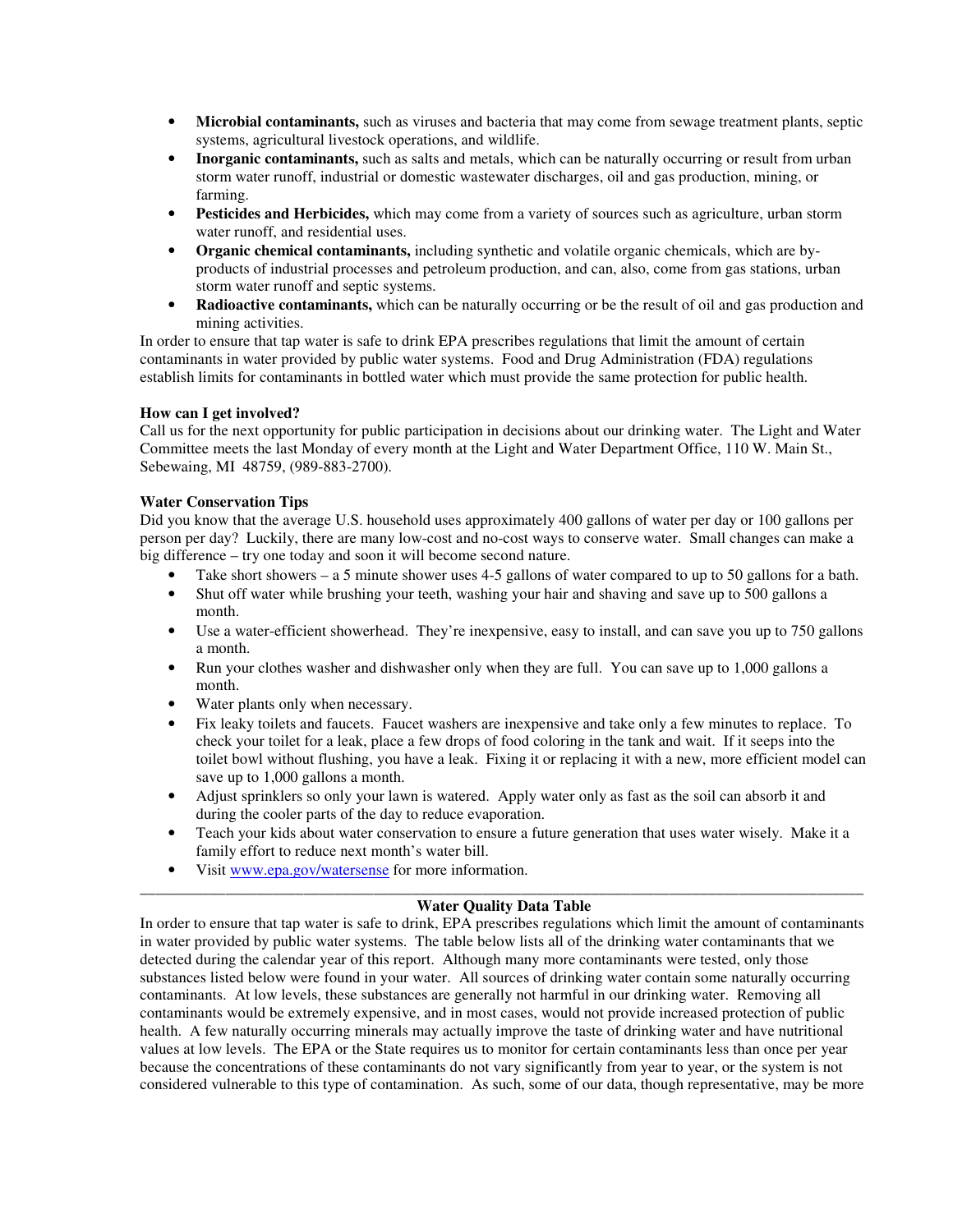than a year old. In this table you will find terms and abbreviations that might not be familiar to you. To help you better understand these terms, here is a list of definitions:

# **Inorganic Contaminants**

|                            | <b>Health Limit MCL</b> | <b>Source</b>             |                                      | <b>Test Result</b> | <b>Date Tested</b> |
|----------------------------|-------------------------|---------------------------|--------------------------------------|--------------------|--------------------|
| <b>BARIUM</b>              | $2.0$ mg/L              | Erosion of                | Well #1                              | $0.03$ mg/L        | 6/08/12            |
|                            |                         | <b>Natural Deposits</b>   | Well #2                              | $0.04$ mg/L        | 6/08/12            |
|                            |                         |                           | Well #3                              | $0.04$ mg/L        | 2/27/13            |
| <b>CHROMIUM</b>            | $0.1$ mg/L              | Erosion of                | Well#1                               | not detected       | 6/08/12            |
|                            |                         | <b>Natural Deposits</b>   | Well#2                               | not detected       | 6/08/12            |
|                            |                         |                           | Well#3                               | not detected       | 2/27/13            |
| <b>SELENIUM</b>            | $0.05$ mg/L             | Erosion of                | Well #1                              | not detected       | 6/08/12            |
|                            |                         | <b>Natural Deposits</b>   | Well #2                              | $0.002$ mg/L       | 6/08/12            |
|                            |                         |                           | Well #3                              | $0.001$ mg/L       | 2/27/13            |
| <b>ARSENIC</b>             | $0.01$ mg/L             | Erosion of                | Well #1                              | not detected       | 6/08/12            |
|                            |                         | <b>Natural Deposits</b>   | Well #2                              | not detected       | 6/08/12            |
|                            |                         |                           | Well #3                              | not detected       | 2/27/13            |
| <b>FLUORIDE</b>            | $4.0$ mg/L              | Erosion of                | Well #1                              | $0.82$ mg/L        | 2/26/13            |
|                            |                         | <b>Natural Deposits</b>   | Well #2                              | $0.75$ mg/L        | 2/26/13            |
|                            |                         |                           | Well #3                              | $0.71$ mg/L        | 2/26/13            |
| <b>LEAD</b>                | $0.015$ mg/L            | Erosion of                | Well #1                              | not detected       | 6/07/12            |
|                            |                         | <b>Natural Deposits</b>   | Well #2                              | $0.001$ mg/L       | 6/07/12            |
|                            |                         |                           | Well #3                              | not detected       | 2/27/13            |
|                            | <b>Health Limit MCL</b> | <b>Source</b>             | # of Samples<br><b>Exceeding MCL</b> |                    | <b>Date Tested</b> |
| <b>COPPER-action level</b> | 1.3mg/L                 | <b>Erosion of Natural</b> |                                      |                    |                    |
| at consumer taps (ppm)     |                         | Deposits; household       |                                      | $\boldsymbol{0}$   | 7/08/11            |
|                            |                         | plumbing corrosion        |                                      |                    |                    |
| LEAD-action level at       | $0.015$ mg/L            | <b>Erosion of Natural</b> |                                      |                    |                    |
| consumer taps (ppm)        |                         | Deposits; household       |                                      | $\boldsymbol{0}$   | 7/08/11            |
|                            |                         | plumbing corrosion        |                                      |                    |                    |
|                            |                         |                           |                                      |                    |                    |

## **Additional Contaminants**

In an effort to insure the safest water possible the State has required us to monitor some contaminants not required by Federal Regulations. Of those contaminants, only the ones listed below were found in your water.

| SODIUM(automated) | N/A | Erosion of       | Well $# 1$ 142mg/L        | 2/26/13 |
|-------------------|-----|------------------|---------------------------|---------|
|                   |     | Natural Deposits | Well # 2 $310$ mg/L       | 2/26/13 |
|                   |     |                  | Well # $3 \quad 180$ mg/L | 2/26/13 |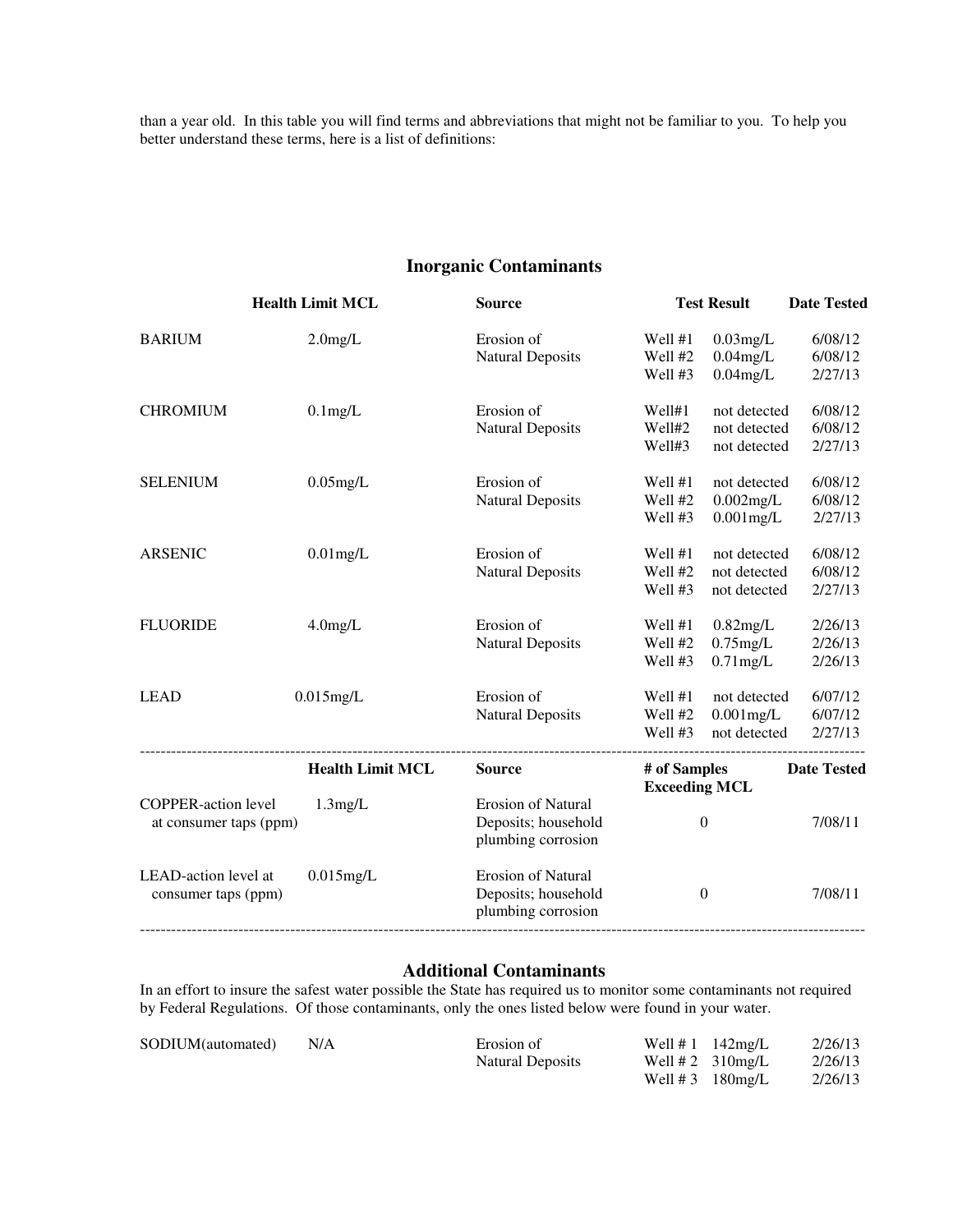| <b>CHLORIDE</b>                                               | N/A | Erosion of<br><b>Natural Deposits</b>                                                                                                                                                                       | Well $# 1$<br>Well $# 2$<br>Well $# 3$ | $287$ mg/L<br>$680$ mg/L<br>$360$ mg/L | 2/26/13<br>2/26/13<br>2/26/13 |
|---------------------------------------------------------------|-----|-------------------------------------------------------------------------------------------------------------------------------------------------------------------------------------------------------------|----------------------------------------|----------------------------------------|-------------------------------|
| IRON(automated)                                               | N/A | Erosion of<br><b>Natural Deposits</b>                                                                                                                                                                       | Well $# 1$<br>Well $# 2$<br>Well $# 3$ | $0.3$ mg/L<br>$0.8$ mg/L<br>$0.6$ mg/L | 2/26/13<br>2/26/13<br>2/26/13 |
| <b>SULFATE</b>                                                | N/A | Erosion of<br><b>Natural Deposits</b>                                                                                                                                                                       | Well $# 1$<br>Well $# 2$<br>Well $# 3$ | $65$ mg/L<br>$173$ mg/L<br>$75$ mg/L   | 2/26/13<br>2/26/13<br>2/26/13 |
| <b>HARDNESS AS</b><br>CALCIUM CARBONATE N/A                   |     | Erosion of<br><b>Natural Deposits</b>                                                                                                                                                                       | Well $# 1$<br>Well $# 2$<br>Well $# 3$ | $228$ mg/L<br>584mg/L<br>$268$ mg/L    | 2/26/13<br>2/26/13<br>2/26/13 |
| ISOPROPYLBENZENE N/A                                          |     | Erosion of<br><b>Natural Deposits</b>                                                                                                                                                                       | Well $# 2$                             | $0.0006$ mg/L                          | 6/12/12                       |
|                                                               |     | <b>Health Limit MCL</b>                                                                                                                                                                                     | <b>Test Result</b>                     | <b>Date Tested</b>                     |                               |
| TOTAL TRIHAOLMETHANES (TTHM)<br>TOTAL HALOACETIC ACIDS (HAA5) |     | $0.08$ mg/L<br>$0.06$ mg/L<br>$\Omega$ , and a set of the set of $\Omega$ and $\Omega$ and $\Omega$ and $\Omega$ and $\Omega$ and $\Omega$ and $\Omega$ and $\Omega$ and $\Omega$ and $\Omega$ and $\Omega$ | $0.0063$ mg/L<br>$0.001$ mg/L          | 2011<br>2011                           |                               |

System collection site was 41 North Beck St. With these test levels no action was required.

| <b>Chlorine Residuals</b> | <b>Health Limit MRDL</b> | RAA        | Range           |
|---------------------------|--------------------------|------------|-----------------|
| Free                      | 4.0 <sub>ppm</sub>       | $0.86$ ppm | $0.2 - 1.9$ ppm |
| Total                     | 4.0 <sub>ppm</sub>       | $1.29$ ppm | $0.6 - 2.3$ ppm |
|                           |                          |            |                 |

## **Health Effects:**

**Lead**--- If present, elevated levels of lead can cause serious health problems, especially for pregnant women and young children. Lead in drinking water is primarily from materials and components associated with service lines and home plumbing. Sebewaing Light & Water Dept. is responsible for providing high quality drinking water, but cannot control the variety of materials used in plumbing components. When your water has been sitting for several hours, you can minimize the potential for lead exposure by flushing your tap for 30 seconds to 2 minutes before using water for drinking or cooking. If you are concerned about lead in your water, you may wish to have your water tested. Information on lead in drinking water, testing methods, and steps you can take to minimize exposure is available from the Safe Drinking Water Hotline (1-800-426-4791) or at http://www.epa.gov/safewater/lead.

**Copper**--- Copper is an essential nutrient, but some people who drink water containing copper in excess of the action level over a relatively short amount of time could experience gastrointestinal distress. Some people who drink water containing copper in excess of the action level over many years could suffer liver or kidney damage. People with Wilson's disease should consult their personal doctor.

**Barium**--- Some people who drink water containing barium in excess of the MCL over many years could experience an increase in their blood pressure.

**Chromium**--- Some people who use water containing chromium well in excess of the MCL over many years could experience allergic dermatitis.